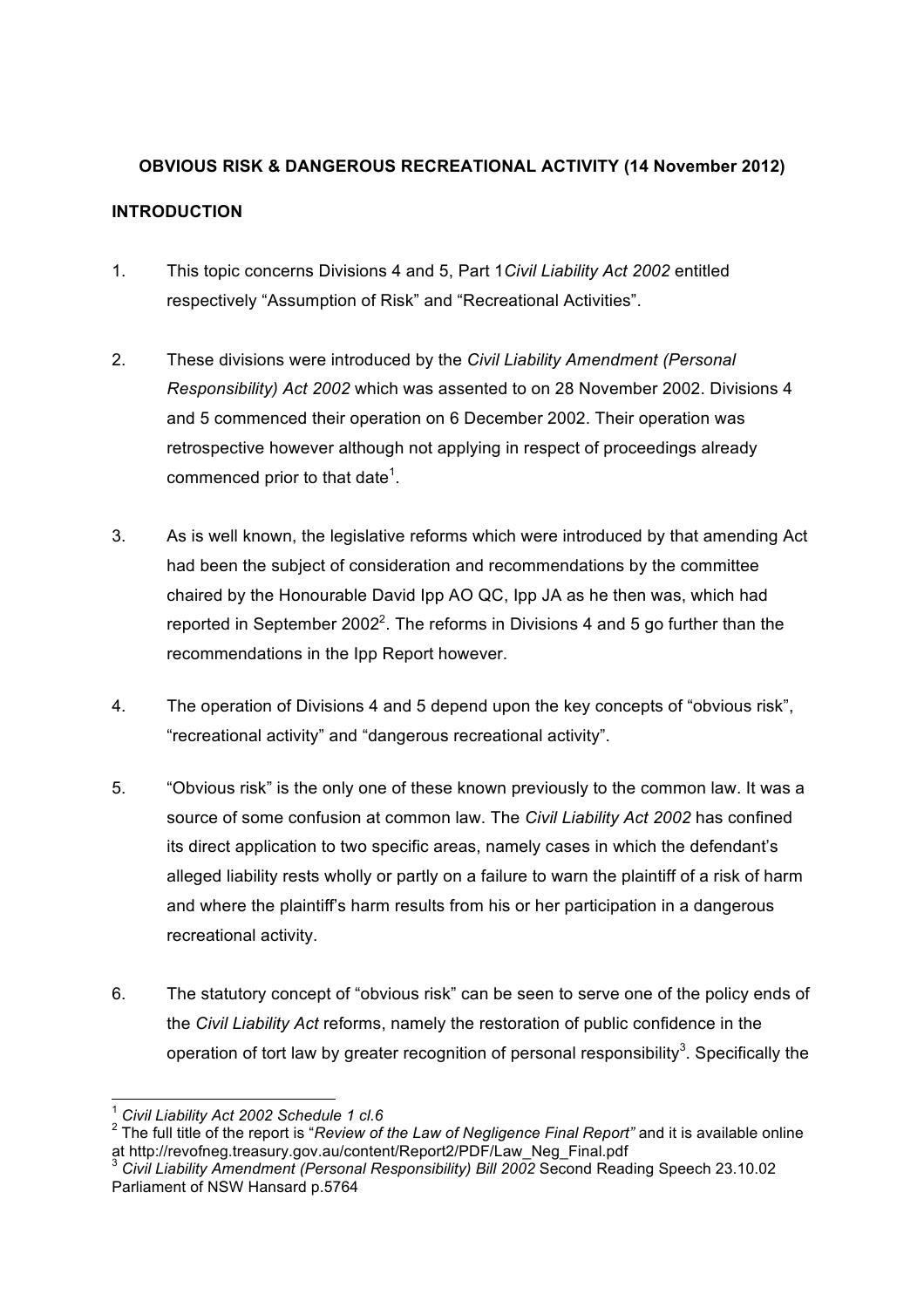introduction of the statutory concept facilitates the rehabilitation of the all but defunct common law defence of *volenti non fit injuria* ie voluntary assumption of risk.

7. The concepts of "recreational activity" and "dangerous recreational activity" were introduced to implement another of the policy drivers of the reforms, namely to prevent the cost of public liability insurance rendering the provision of recreational services, which by their nature involve risk of harm, prohibitively expensive.

# **OBVIOUS RISK**

### **Common Law Background**

- 8. The concept of "obvious risk" was explored in a number of appellate decisions in the years preceding, and immediately following the enactment of the *Civil Liability Act 2002*. These decisions concerned common law principles as the relevant proceedings had been commenced prior to the Act coming into operation.
- 9. In *Brodie v Singleton Shire Council* and *Ghantous v Hawkesbury City Council<sup>4</sup>* the High Court was concerned with, among other things, the formulation of a council's positive obligations to undertake repairs to public footpaths. According to the plurality judgment this required that "a road (ie including a footpath) be safe not in all circumstances but for users exercising reasonable care for their own safety"<sup>5</sup>.
- 10. The *Ghantous* case involved a pedestrian accident and the judgment referred to the expectation that pedestrians take reasonable care to avoid the ordinary and obvious imperfections and hazards on footpaths. However this was qualified by the recognition that in certain circumstances "there may be a foreseeable risk of harm even to persons taking reasonable care for their own safety".
- 11. In a different context, one involving a fall at night while inebriated from cliffs at a public reserve, Kirby J said "(w)hile account must be taken of the possibility of inadvertence or negligent conduct on the part of entrants, the occupier is generally entitled to assume that most entrants will take reasonable care for their own safety … Where a risk is obvious to a person exercising reasonable care for his or her own

 $\frac{4}{12001}$  HCA 29

<sup>&</sup>lt;sup>5</sup> At [163]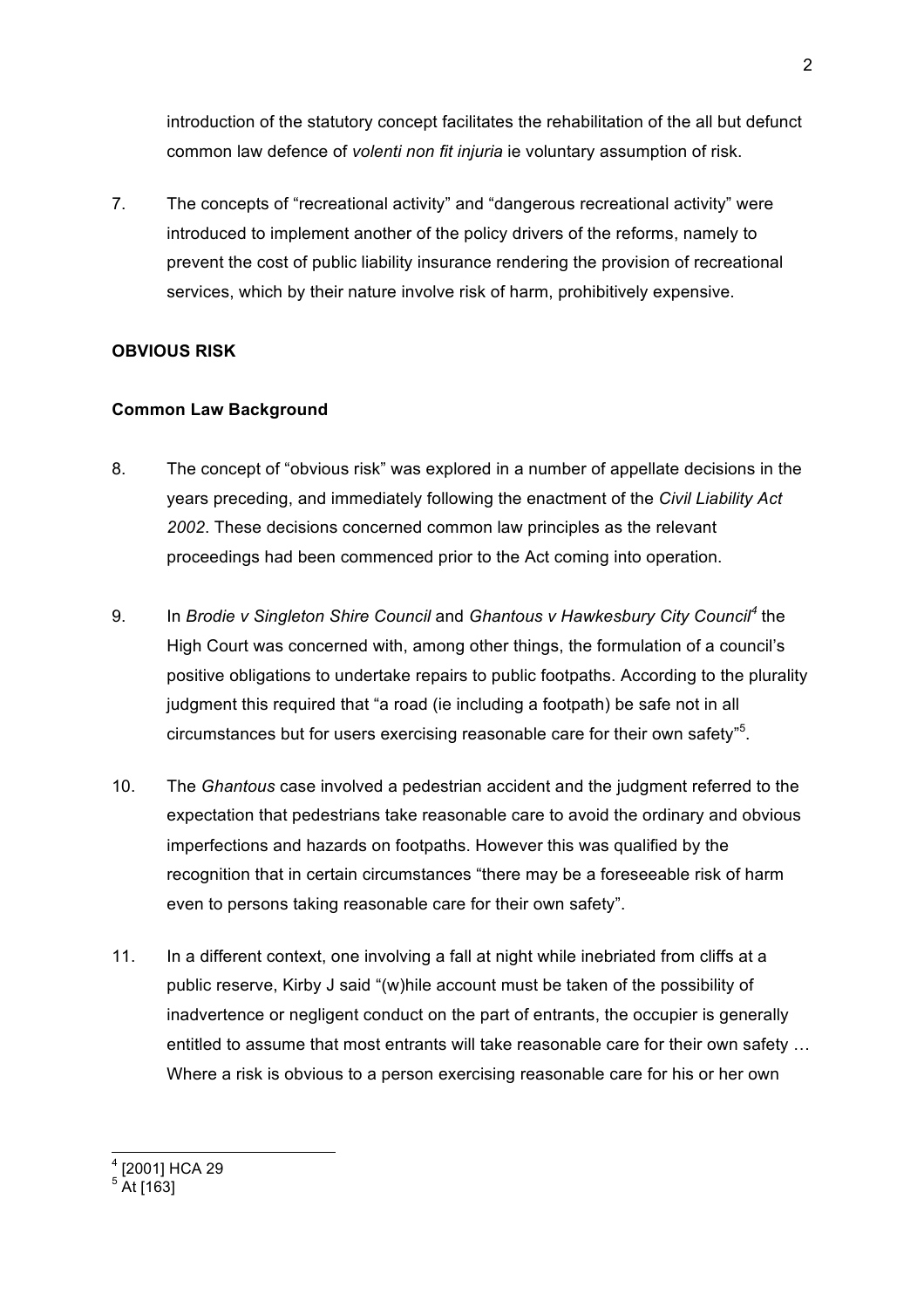safety, the notion that the occupier must warn the entrant about that risk is neither reasonable nor just"<sup>6</sup>.

- 12. However these statements needed to be clarified in subsequent decisions. They did not mean that no duty of care was ever owed to those who were not careful and did not keep a proper lookout. Rather, in circumstances where the relationship between defendant and plaintiff was such that a duty was owed, then obviousness of the risk of injury had to be taken into account in formulating the scope of the defendant's duty and the closely related question of considering whether the circumstances surrounding the injury gave rise to a breach<sup>7</sup>.
- 13. In other words, obvious risk went to content and breach of the duty. Moreover in formulating the content or scope of the defendant's duty, and applying the familiar *Wyong Shire Council v Shirt<sup>8</sup>* test for determining breach, the fact that the plaintiff may not be or have been careful did not negate the duty nor preclude a finding of breach. Both matters would go to the factor characterised in the *Shirt* calculus as "magnitude of the risk".
- 14. Logically there would no scope for the partial defence of contributory negligence if no duty was ever owed to those who did not exercise reasonable care for their own safety $9$ . The issue of contributory negligence only arises on the assumption that the defendant owed and breached a duty of care in the first place.
- 15. It goes without saying that obvious risk goes to contributory negligence itself. If the risk would be obvious to a person exercising reasonable care for his or her own safety then the fact that it materialised points strongly towards a finding of contributory negligence. The liability of the defendant is reduced according to the contribution of the plaintiff's own lack of care in terms of culpability and causative significance.
- 16. However the contributory negligence apportionment legislation<sup>10</sup> operates on the premise of shared responsibility and 100% apportionment against the plaintiff was

<sup>&</sup>lt;sup>6</sup> *Romeo v Conservation Commission of the Northern Territory* [1998] HCA 5 at [123]<br><sup>7</sup> See for example in the case of footpaths, the discussion by Giles JA in *Temora Shire Council v Stein* [2004] NSWCA 236 at [26] – [42] and, in "diving cases" by McHugh, Gummow and Hayne JJ in *Vairy v Wyong Shire Council* [2005] HCA 62<br><sup>8</sup> [1980] HCA 12 at [14] and [15]<br><sup>9</sup> Thompson v Woolworths (Qld) Pty Ltd [2005] HCA 19 at [37]

<sup>&</sup>lt;sup>10</sup> In NSW, Law Reform (Miscellaneous Provisions) Act 1965 s.9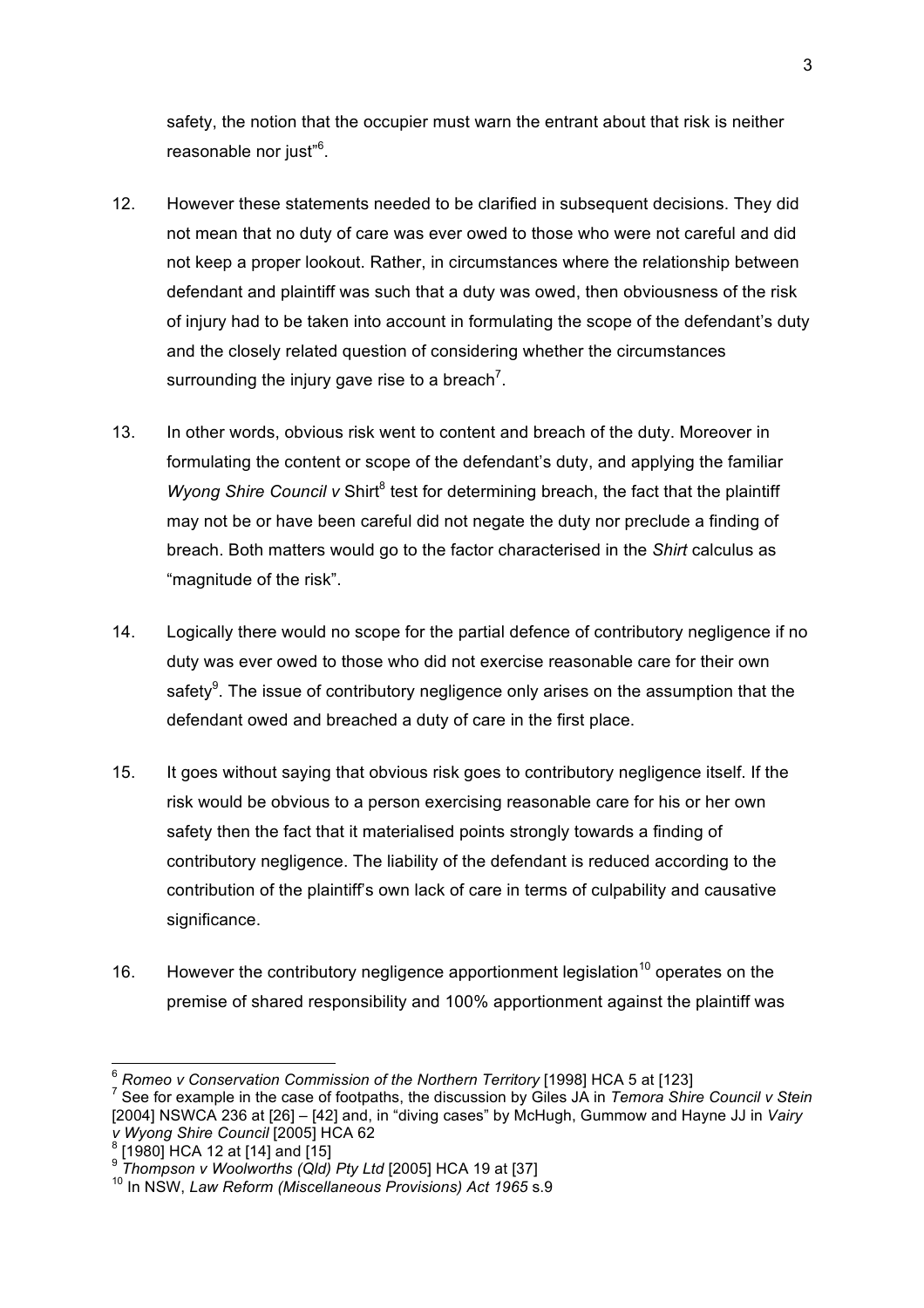not permissible, at least until the recommendation of the Ipp Committee was accepted that this prohibition be removed<sup>11</sup>.

- 17. The complete defence at common law of *volenti non fit injuria* ie voluntary assumption of risk likewise was predicated upon breach of duty of care by the defendant. It requires the defendant to prove that the plaintiff fully understood the extent of the risk of injury, including that posed by negligence on the part of the defendant, and chose to accept or ignore it  $12$ .
- 18. It would come as no surprise that the defence has its best track record in circumstances in which the plaintiff has agreed to being driven by an obviously intoxicated defendant, although not unknown to succeed in other circumstances<sup>13</sup>.

#### **Definition of "Obvious Risk"**

19. The first provision in Division 4, s.5F, sets out what is meant by "obvious risk":

#### 5F Meaning of "obvious risk"

(1) For the purposes of this Division, an *obvious risk* to a person who suffers harm is a risk that, in the circumstances, would have been obvious to a reasonable person in the position of that person.

(2) Obvious risks include risks that are patent or a matter of common knowledge.

(3) A risk of something occurring can be an obvious risk even though it has a low probability of occurring.

(4) A risk can be an obvious risk even if the risk (or a condition or circumstance that gives rise to the risk) is not prominent, conspicuous or physically observable.

20. The definition begins "for the purposes of this Division". The definition does not purport to have any bearing on issues that arise under provisions of the Act outside Part 1 Division 4 (other than Division 5 which adopts the s.5F definition). In particular it does not have any bearing on questions of standard of care or breach of duty that

 <sup>11</sup> *Wynbergen v Hoyts Corporation Pty Ltd* [1997] HCA 52, although under s.5S *Civil Liability Act 2002*  a court is now permitted to determine a reduction of damages of 100% if it considers it just and equitable to do so

<sup>12</sup> *Woods v Multi-Sport Holdings Pty Ltd* [2002] HCA 9, *James Paltidis v State Council of YMCA* 

<sup>&</sup>lt;sup>13</sup> Eg *Imperial Chemicals Ltd v Shatwell* [1965] AC 656 in which blasting technicians who took a short cut in testing detonators already wired to the explosives were denied recovery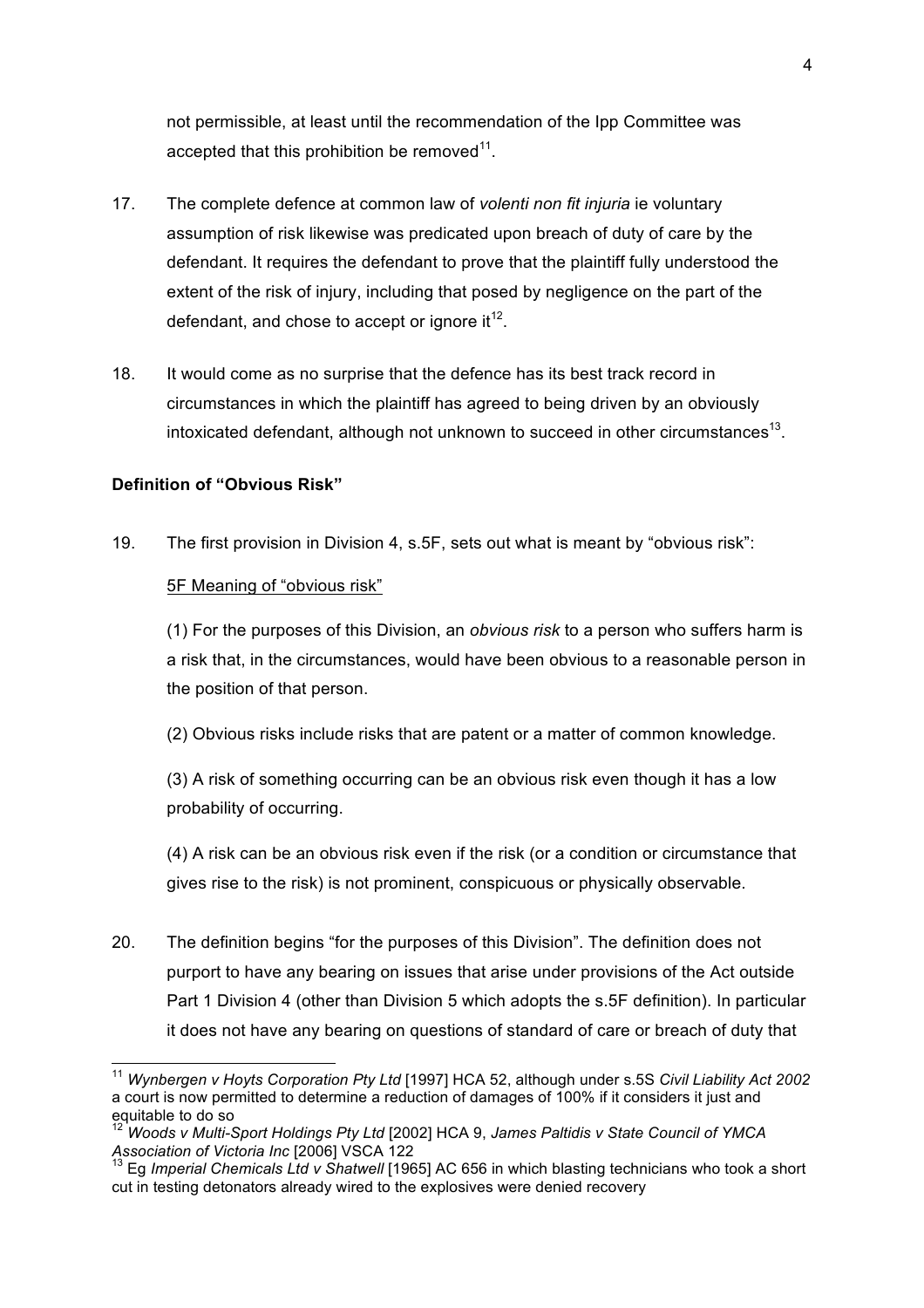arise under s.5B: *Carey v Lake Macquarie City Council<sup>14</sup>*. Moreover, a finding that a risk of harm was obvious within the meaning of s.5F has no more bearing on the question of breach of duty under s.5B *Civil Liability Act 2002* than would a finding of obvious risk under a common law regime affect application of the *Shirt* calculus15.

- 21. The test applied is both objective and subjective. The concept is engaged where a risk would be obvious to a reasonable person, but only a reasonable person in the plaintiff's position. If the plaintiff is a 7 year old child, as in *Doubleday v Kelly<sup>16</sup>* then it is a reasonable 7 year old child to whom the risk must be obvious. The "position of the plaintiff" refers not only to the plaintiff's personal characteristics but also to the circumstances in which the risk arose and the harm was suffered $17$ .
- 22. In *Dederer v RTA of NSW<sup>18</sup>* Dunford J noted that the reference to "risk" in the section must be to the risk of harm rather than to some general danger presented by the circumstances. However the precise nature of the injury itself need not be obvious.
- 23. The most obvious thing about the definition is that it does not define "obvious" itself. That is left to the general law. In *Vairy v Wyong Shire Council<sup>19</sup>* Tobias JA adopted the definition in §343A of the Restatement (Second) of Torts (1965) (Rest 2d Torts §343A), namely "'Obvious' means that both the condition and the risk are apparent to and would be recognized by a reasonable man, in the position of the (plaintiff), exercising ordinary perception, intelligence, and judgment". "Condition" in this context, Tobias JA explained, meant the factual scenario facing the plaintiff. For example, in a "diving case", the fact that the plaintiff was faced with water of unknown depth.
- 24. The definition is, with the greatest respect, not of much assistance. It has been referred to in subsequent decisions, but not with much enthusiasm. Perhaps "obvious", like the formula "beyond reasonable doubt" with which juries are presented, is best left to the intuitive understanding of the judge.

<sup>&</sup>lt;sup>14</sup> [2007] NSWCA 4 at [34] per McClellan CJ at CL, see also *Perrett v Sydney Harbour Foreshore*<br>Authority [2009] NSWSC 1026 at [46] per McCallum J

<sup>&</sup>lt;sup>15</sup> Angel v Hawkesbury City Council [2008] NSWCA 130 at  $[83] - [86]$ <br><sup>16</sup> [2005] NSWCA 151 at [28], see also *Waverley Council v Ferreira* [2005] NSWCA 418, a case involving a 12 year old boy

<sup>17</sup> *Fallas v Mourlas*[2006] NSWCA 32 and *Angel v Hawkesbury City Council* [2008] NSWCA 130 at [61]<br><sup>18</sup> [2005] NSWSC 185 at [86]

 $19$  [2005] NSWCA 247 at [161]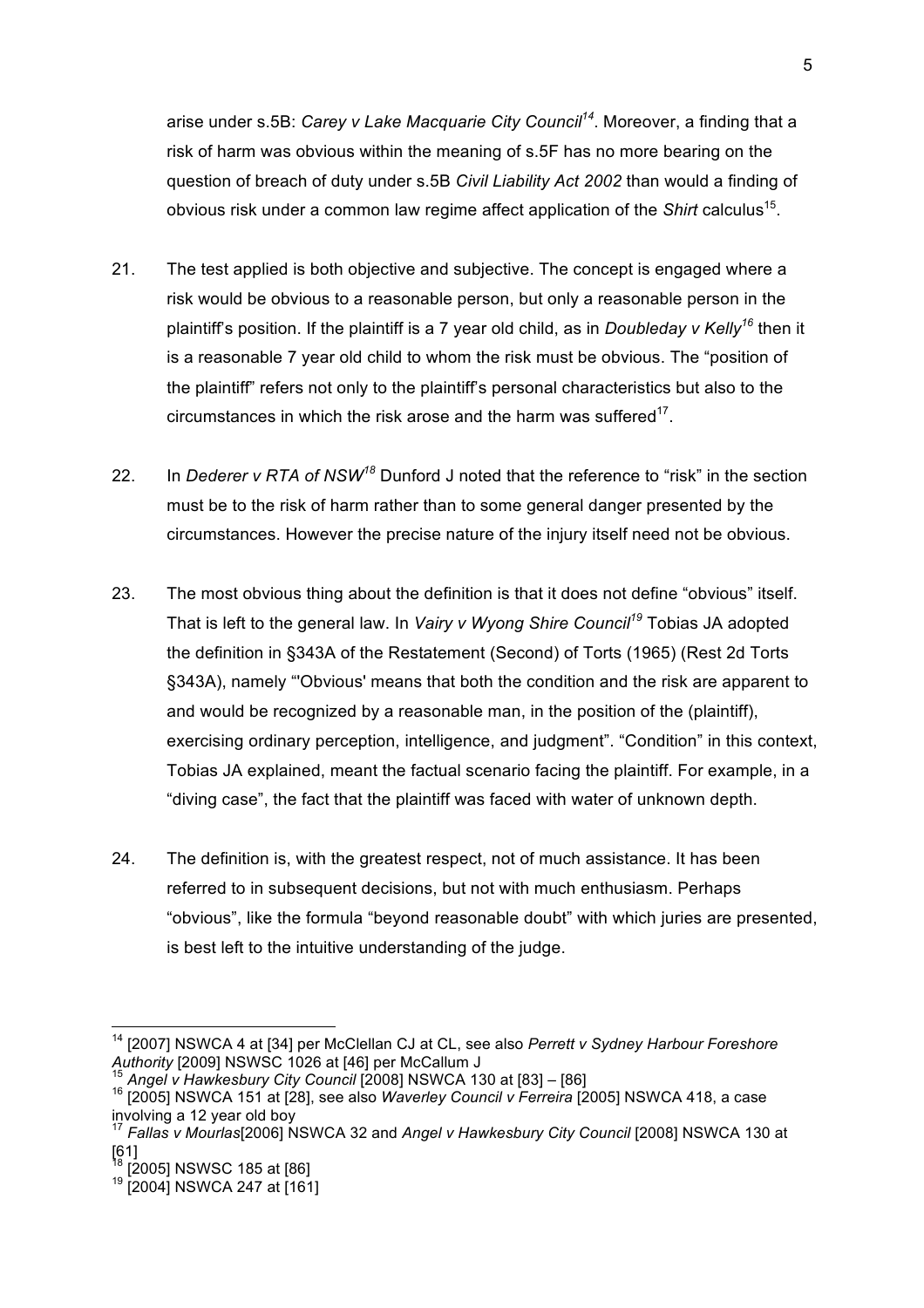25. It is not only the "obvious" in "obvious risk" which poses difficulties of application. Identifying the "risk" in the factual matrix of an accident for purposes of testing its obviousness can be equally difficult<sup>20</sup>. However that is best considered in connection with the two functions which the concept of "obvious risk" performs in Divisions 4 and 5 respectively.

# **Significance of Obvious Risk in Division 4**

26. The consequences of a finding that a risk of harm was obvious are set out in sections 5G and 5H which provide:

### 5G Injured persons presumed to be aware of obvious risks

(1) In proceedings relating to liability for negligence, a person who suffers harm is presumed to have been aware of the risk of harm if it was an obvious risk, unless the person proves on the balance of probabilities that he or she was not aware of the risk.

(2) For the purposes of this section, a person is aware of a risk if the person is aware of the type or kind of risk, even if the person is not aware of the precise nature, extent or manner of occurrence of the risk.

### 5H No proactive duty to warn of obvious risk

(1) A person (*the defendant*) does not owe a duty of care to another person (*the plaintiff*) to warn of an obvious risk to the plaintiff.

# (2) This section does not apply if:

(a) the plaintiff has requested advice or information about the risk from the defendant, or

(b) the defendant is required by a written law to warn the plaintiff of the risk, or

(c) the defendant is a professional and the risk is a risk of the death of or personal injury to the plaintiff from the provision of a professional service by the defendant.

(3) Subsection (2) does not give rise to a presumption of a duty to warn of a risk in the circumstances referred to in that subsection.

 <sup>20</sup> See for example the comments of Bryson JA in *CG Maloney Pty Ltd v Hutton-Potts* [2006] NSWCA 136 at [173] – [174]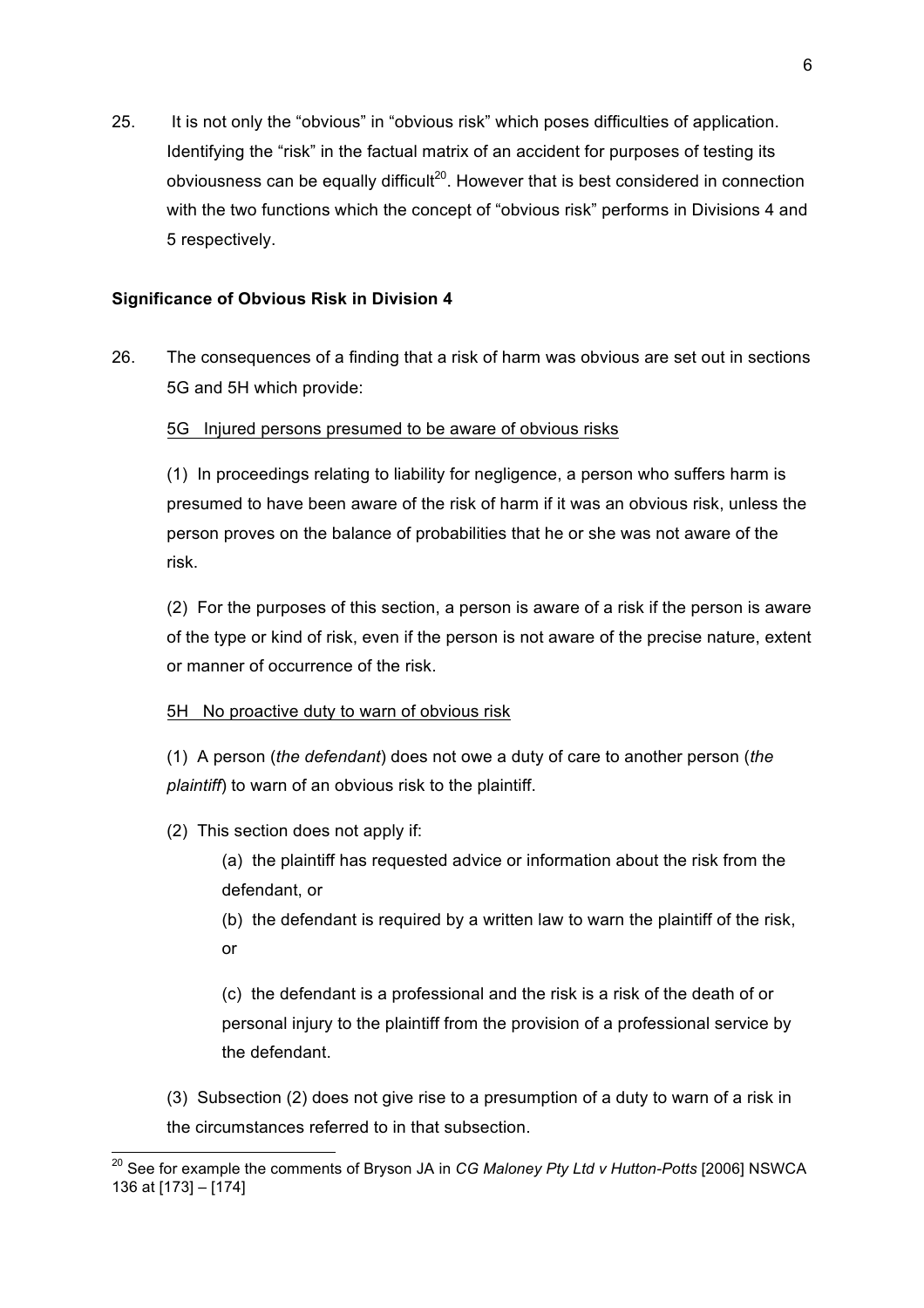- 27. Section 5G is essentially a paraphrase of the Ipp Committee's Recommendation 32 with the exception that the Recommendation commenced with the prefatory words "(f)or the purposes of the defence of assumption of risk". Section 5H was "new". It had no analogue in the Ipp Report.
- 28. The discussion which follows of the operation of ss.5G and 5H is brief as there have been few cases in which "obvious risk" as a "gateway" to these sections has been the mainstay of the plaintiff's case. It has been relied upon more often, and more effectively, in cases in which the defence has been that the plaintiff's injuries represented the materialisation of an obvious risk of a dangerous recreational activity within the scope of Division 5.
- 29. That s.5G was not introduced expressly as relevant to the assumption of risk defence hardly matters when it appears in a division entitled "Assumption of Risk"<sup>21</sup>. Its purpose is clearly to assist the defendant in satisfying the requirement of the *volenti*  defence as to the plaintiff's subjective knowledge of the risk of injury. It does so by creating a rebuttable presumption of such knowledge if the relevant risk was "obvious" within the meaning of s.5F.
- 30. This was made clear by the judgment of Santow JA, with whom McColl and Bryson JJA agreed in *CG Maloney Pty Ltd v Hutton-Potts*22. In that case the plaintiff had slipped on liquid floor polish while crossing a surface which the defendant's cleaner had been about to polish. She did not see the cleaner, nor a sign he had put in place, which was obscured from the plaintiff's view in any event. The polish itself was virtually invisible.
- 31. The Court of Appeal upheld the trial judge's rejection of the argument that, in the circumstances in which the plaintiff found herself, the risk of slipping on the polish was "obvious" within the meaning of s.5F. The plaintiff had conceded that if she had been aware of the presence of the cleaner she would have taken more care. However the presence of the cleaner alone did not point to the presence of polish on the floor and therefore did not render the risk of slipping "obvious" to a reasonable person in the plaintiff's position. The plaintiff's failure to observe the cleaner sounded only in contributory negligence.

 <sup>21</sup> Headings to, among other things, Divisions, being, by virtue of s.35(1) *Interpretation Act 1987* "part of the Act" and available in aid of construction

<sup>&</sup>lt;sup>22</sup> [2006] NSWCA 136 at [101]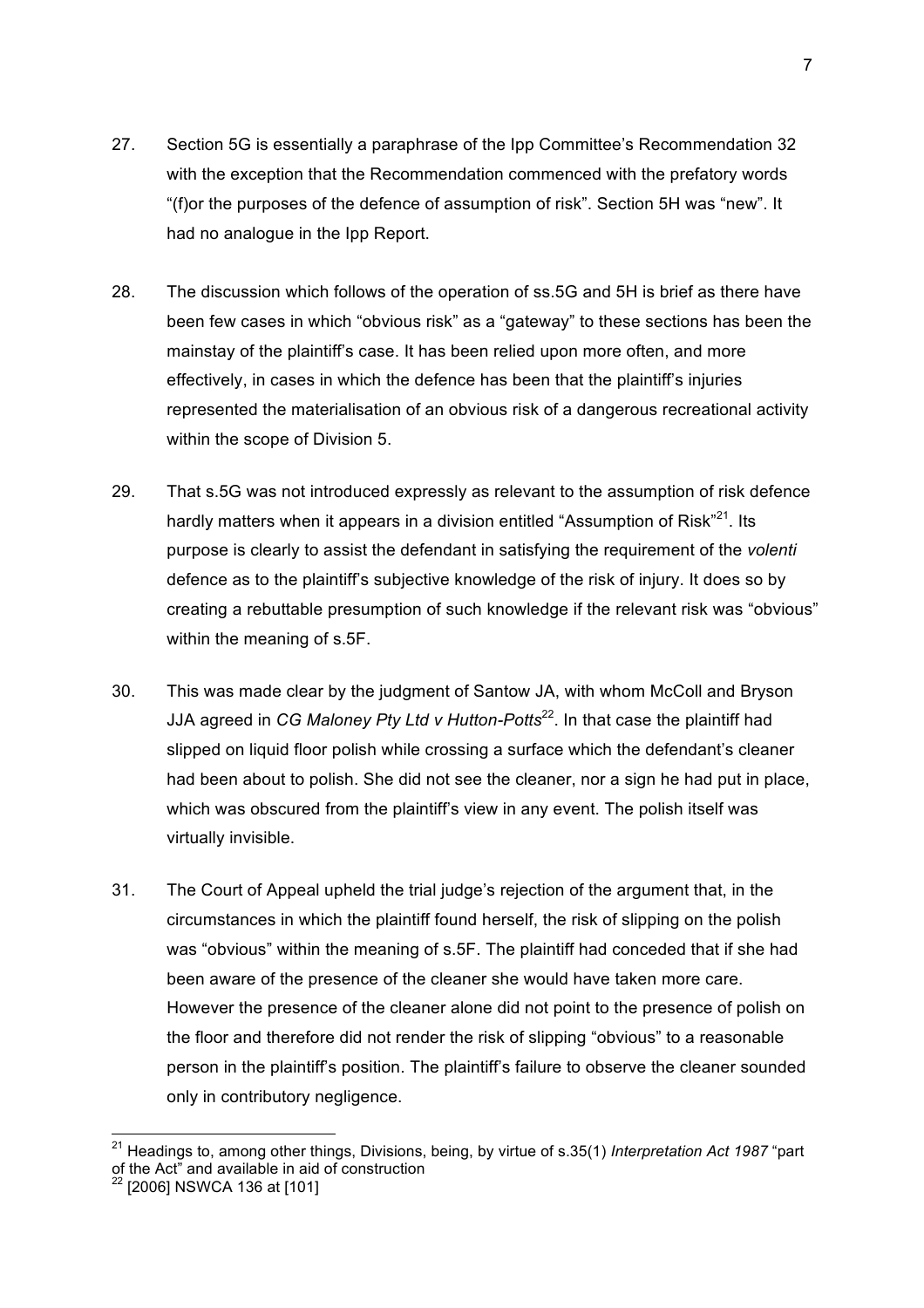- 32. Even if the presence of the cleaner had been held to give rise to a risk of slipping on polish obvious to a reasonable person in the plaintiff's position, the resulting presumption that the plaintiff was aware of the risk would have been rebutted in any event as the trial judge accepted that the plaintiff had not seen the cleaner.
- 33. *Jaber v Rockdale City Council<sup>23</sup>* was a diving case. The plaintiff conceded that he could only succeed against the Council if he could establish that the Council had negligently failed to warn swimmers that the waters surrounding the pier from which the plaintiff dived were too shallow for this to be done safely. Accordingly, if the risk of injury from doing so was obvious then the claim would fail by operation of  $s.5H^{24}$ .
- 34. The Court of Appeal upheld the trial judge's findings that the risk of injury was both one of which the plaintiff was subjectively aware and one which would have been obvious to a reasonable person in his position. It therefore upheld the dismissal of the claim on the basis of the Council's successful reliance on s.5H.
- 35. These cases neatly illustrate the differing fields of operation of ss.5G and 5H. In *CG Maloney* "obvious risk" was argued as a "gateway" to s.5G and the voluntary assumption of risk defence. Neither at first instance nor on appeal was it necessary to consider how such a defence would have fared as the obvious risk contention failed. In *Jaber* the plaintiff's case was confined to one of failure to warn. Obvious risk there was argued as a gateway to s.5H. Once it was established, the plaintiff's claim had to fail as any duty to warn was foreclosed by s.5H.
- 36. In *Carey v Lake Macquarie City Council* McClellan CJ at CL discussed*<sup>25</sup>* at some length the requirements of the defence of voluntary assumption of risk emphasising that knowledge of a risk of injury is not sufficient to make out the defence and that full comprehension and free agreement to run the risk must be proved. Section 5G operates to deem knowledge only, and even then, subject to rebuttal. It is clear from His Honour's discussion that he did not believe that the enactment of ss. 5F and 5G have significantly facilitated reliance on the defence.

# **DIVISION 5 – RECREATIONAL ACTIVITIES**

#### **Key Definitions**

<sup>&</sup>lt;sup>23</sup> [2008] NSWCA 98<br><sup>24</sup> *Jaber* at [32]<br><sup>25</sup> [2007] NSWCA 4 at [70] – [109]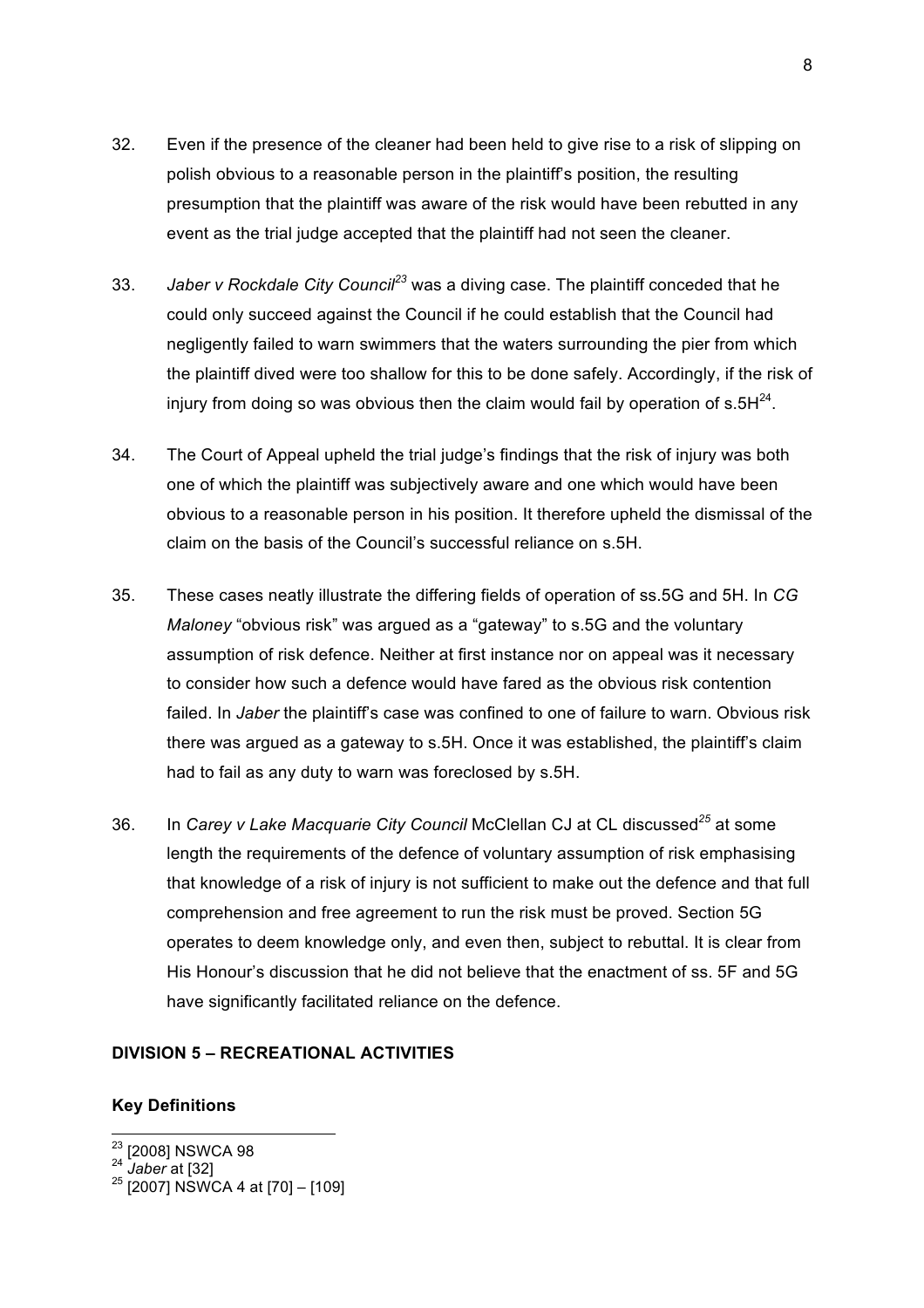37. These are as follows:

#### 5K Definitions

In this Division:

*dangerous recreational activity* means a recreational activity that involves a significant risk of physical harm.

*obvious risk* has the same meaning as it has in Division 4.

*recreational activity* includes:

- (a) any sport (whether or not the sport is an organised activity), and
- (b) any pursuit or activity engaged in for enjoyment, relaxation or leisure, and
- (c) any pursuit or activity engaged in at a place (such as a beach, park or other public open space) where people ordinarily engage in sport or in any pursuit or activity for enjoyment, relaxation or leisure.
- 38. The first of the operative provisions is s.5L which provides:
	- 5L No liability for harm suffered from obvious risks of dangerous recreational activities
	- (1) A person (*the defendant*) is not liable in negligence for harm suffered by another person (*the plaintiff*) as a result of the materialisation of an obvious risk of a dangerous recreational activity engaged in by the plaintiff.
	- (2) This section applies whether or not the plaintiff was aware of the risk.
- 39. The definition of "recreational activity" is inclusive and broad and has been interpreted broadly. In *Belna Pty Ltd v Irwin<sup>26</sup>* the Court of Appeal had to consider whether gymnasium work with a view to losing weight and getting fit fell within its meaning. Possibly revealing more of his personal views concerning such activities than he intended the trial judge had held that they were not recreational. However Ipp JA, with whom McColl JA and Handley AJA agreed, did not see physical exercise in such narrow terms and held that the plaintiff's abortive attempt to perform lunges at a

<sup>&</sup>lt;sup>26</sup> [2009] NSWCA 46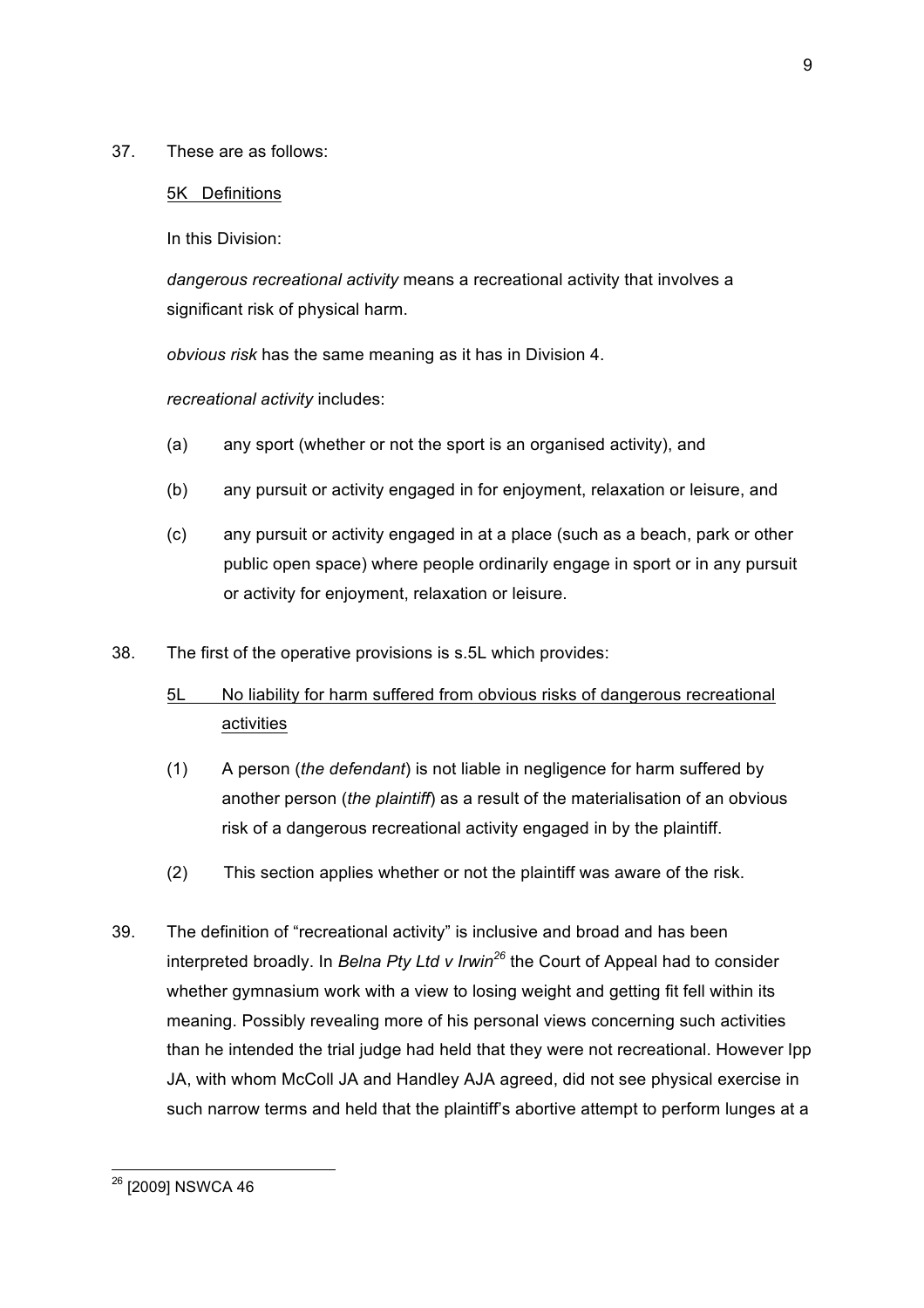Fernwood facility involved her participating in a recreational activity within the definition in s.5K.

- 40. Although the plaintiff's participation in recreational activities *per se* gives rise to potential defences under ss. 5M "No duty of care for recreational activity where risk warning" and 5M "Waiver of contractual duty of care for recreational activities", it is the defence under s.5L which has been the most litigated.
- 41. That it has been most litigated is not surprising. It operates in an area "dangerous recreational activities" – which, by its very nature, gives rise to serious injuries. Moreover it affords a complete defence provided it can be shown, the onus lying upon the defendant<sup>27</sup>, that the plaintiff's injury was suffered "as a result of the materialisation of an obvious risk of a dangerous recreational activity engaged in" by him or her.
- 42. In *Falvo v Australian Oztag Sports Association<sup>28</sup>* Ipp JA, with whom Adams J and Hunt AJA agreed, said that "significant risk of physical harm" in the definition of "dangerous recreational activity" had to be read as a whole, in effect, distributively, so as to require not only a significant risk but also a risk of significant injury. Due regard also had to be paid to the word "dangerous".
- 43. This led His Honour to dismiss the suggestion that Oztag, a sport requiring athleticism but little physical contact and use of a soft ball, was a dangerous recreational activity.
- 44. The definition was subjected to further analysis in *Fallas v Mourlas*, a decision which illustrates the genuine difficulties of its application and also of application of the concept of "obvious risk" upon which the defence under s.5L depends.
- 45. The plaintiff, defendant and two others were engaging in some nocturnal kangaroo shooting, known as "spotlighting". The defendant was the only holder of a firearms licence. The plaintiff had been deputised to shine the spotlight out of the car windows at the target kangaroos while the others shot, initially from inside the car but later from outside walking in front of the car.

<sup>&</sup>lt;sup>27</sup> *Fallas v Mourlas* [2006] NSWCA 32 per Ipp JA at [122] – [123], Ipp JA agreeing, at [24] <sup>28</sup> [2006] NSWCA 17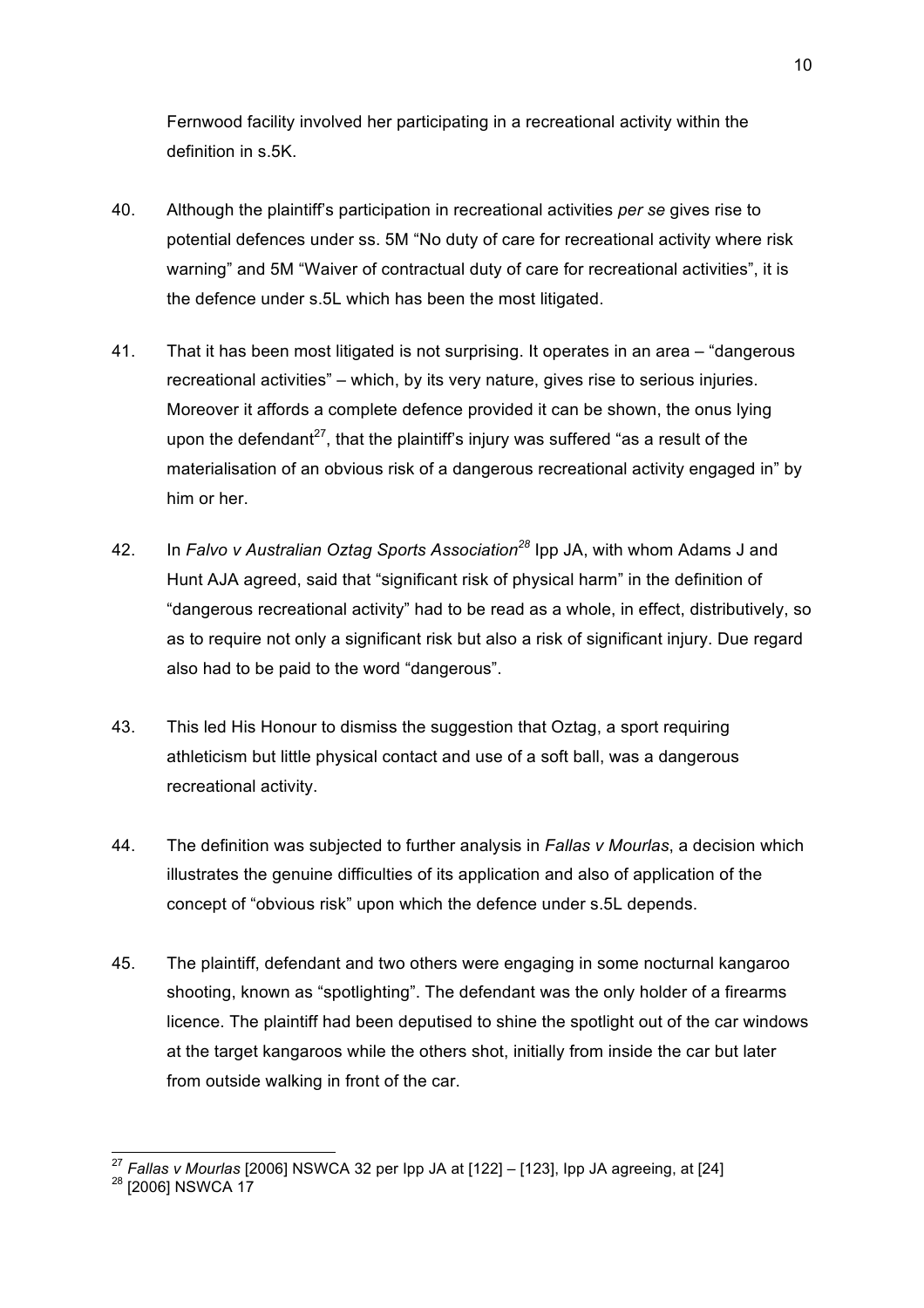- 46. At some stage the defendant rejoined the plaintiff in the car holding a handgun. Not for the first time the plaintiff remonstrated with him about bringing loaded guns into the car and waving them about. The defendant continued to reassure the plaintiff that the handgun was not loaded. However as he tried various means of unjamming the gun, it accidentally discharged hitting the plaintiff in the leg.
- 47. Unsurprisingly the trial judge found negligence established but somewhat more surprisingly rejected the defence based on s.5L. On appeal the only issue was whether s.5L could be relied upon. The question was therefore whether the shooting of the plaintiff could properly be characterised as the materialisation of an obvious risk of a dangerous recreational activity.
- 48. In terms of whether what the plaintiff was doing was a "dangerous recreational activity", Ipp JA considered that the risk of physical harm involved was "significant" if the prospect of the harm occurring lay somewhere between "trivial" and "likely". His Honour saw the risk of accidental discharge of a loaded gun in close proximity to each other as a significant risk of shooting kangaroos by spotlight and so concluded it was a dangerous recreational activity.
- 49. His Honour noted that in cases involving injury by conduct of others, rather than by natural features of land for example, the effect of s.5L would usually be acceptance of another person's negligence. That negligence would be within the scope of "obvious risk" but not gross negligence. In this case the conduct of the defendant was so grossly negligent, having regard to the concerns voiced by the plaintiff and the defendant's repeated reassurances that it fell outside the scope of obvious risk.
- 50. Accordingly Ipp JA held that while the plaintiff's injuries represented a risk of a dangerous recreational activity, they did not represent an obvious risk.
- 51. Tobias JA considered that detailed scrutiny of the activity in which the plaintiff was engaged was necessary to determine the significance of the risk of harm. Having regard to the participants' relative inexperience with shooting and their apparent exuberance fuelled to some extent by alcohol, there was a significant risk of harm involved.
- 52. In terms of whether the shooting of the plaintiff was the materialisation of an obvious risk, His Honour considered that, objectively, the plaintiff had good reason to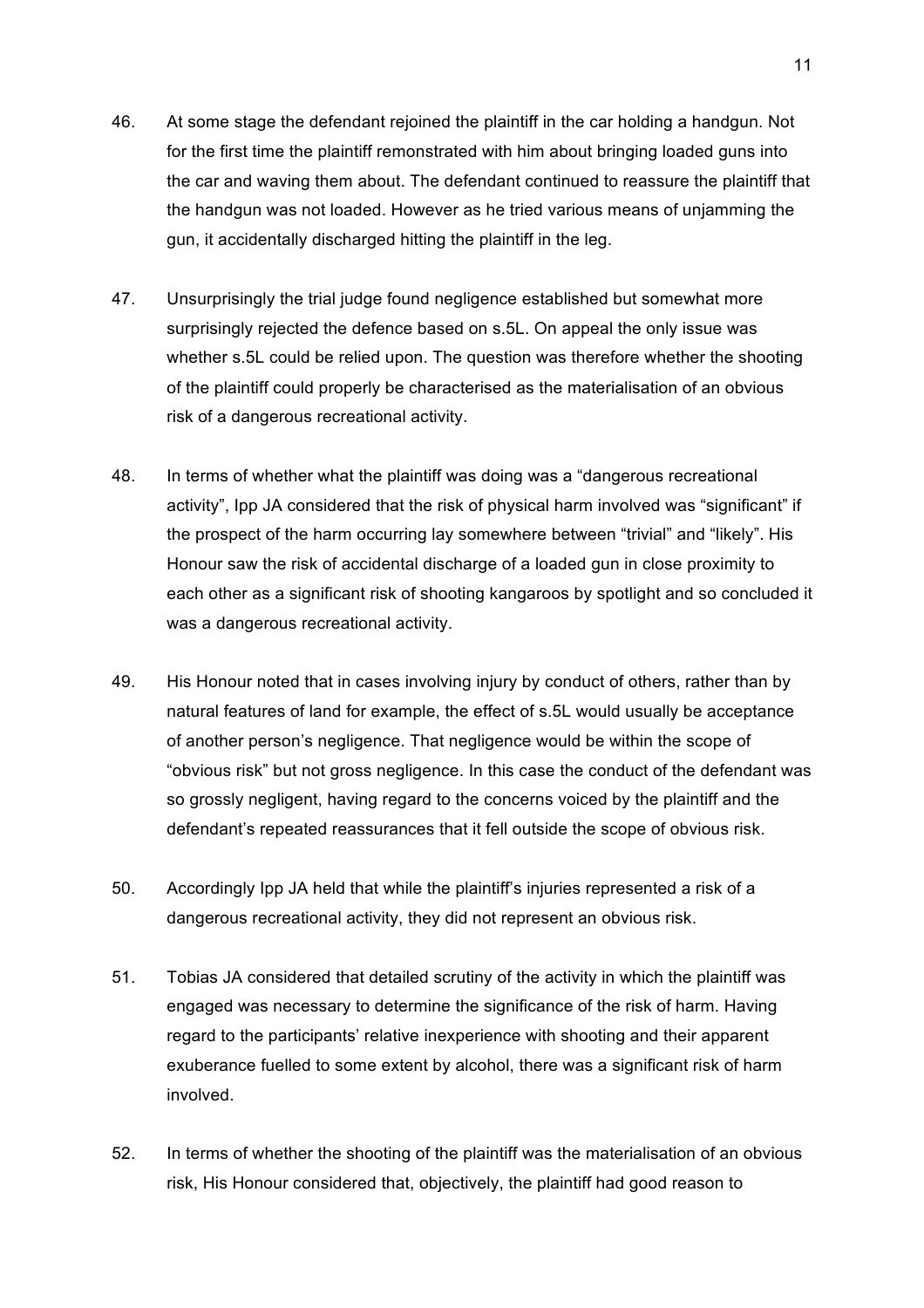anticipate an accident in circumstances where the defendant's reassurances that the gun was not loaded would have been unpersuasive given his complaints that it was jammed and his continuing attempts to fix it. His Honour considered the requirement concerning "obvious risk" had been made out and the defence should have succeeded.

- 53. Basten JA considered the test for "dangerous recreational activity" to be an objective one, independent of the participants' states of mind. In the scheme of the Act the defence based on obvious risk of a dangerous recreational activity stood in contrast to that of voluntary assumption of risk envisaged by Division 4 and which required examination of the plaintiff's subjective understanding.
- 54. His Honour felt that the mere involvement of firearms should not render a recreational activity *a priori* "dangerous" but some evidence was necessary before spotlight shooting of kangaroos in the circumstances in which it was carried on this case, could be shown to involve significant risk of harm. Despite Tobias JJA having come to just such a conclusion based on the evidence of inexperience, exuberance and alcohol, Basten JA did not believe that such a case had been made out, or even *made*, by the defendant.
- 55. His Honour canvassed the possibility of statistical evidence providing a foundation for finding a recreational activity to be attended with significant risk but, again, no such evidence was available concerning spotlight kangaroo shooting.
- 56. In relation to the question of whether the plaintiff's injury was the materialisation of an obvious risk Basten JA noted the difficulty of defining the risk having regard to the different levels of abstraction and particularity with which the circumstances can be analysed. For example was the risk that of being shot generally or was it necessary to consider the risk of being shot while sitting in the car? $29$ .
- 57. However, given the s.5F(3) expressly embraces the possibility that a risk of low probability may still be obvious, the discharge of a loaded firearm in the confines of the vehicle, did, according to Basten JA satisfy the requirement of materialisation of an obvious risk.

 <sup>29</sup> This was a point made by Bryson JA in *CG Maloney Pty Ltd v Hutton-Potts* [2006] NSWCA 136 at [173] – [174]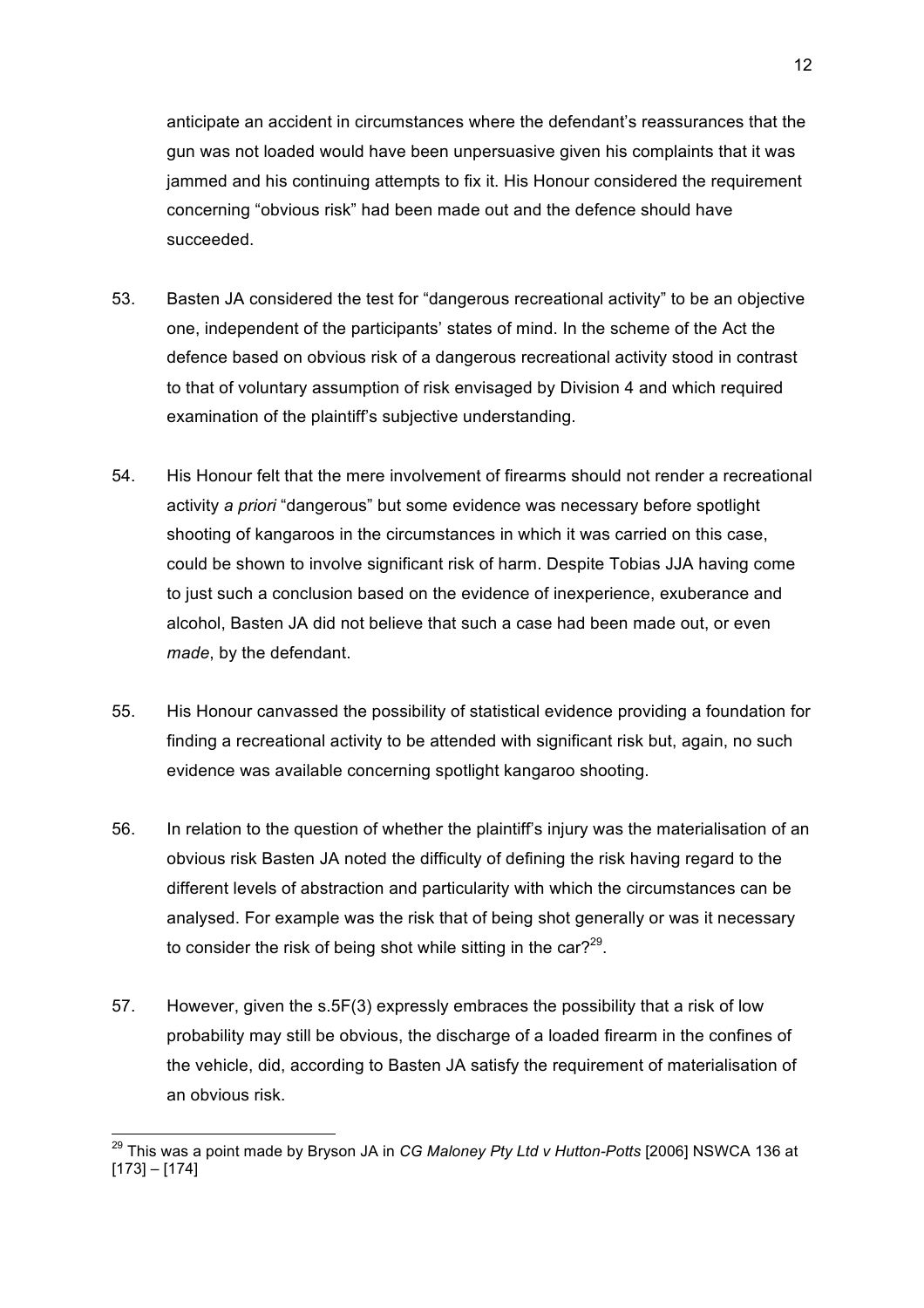- 58. In the result the appeal was dismissed 2-1. Unfortunately in the absence of any real unity of approach, the case stands for little except the difficulty of identifying clear criteria for defining dangerous recreational activities and obvious risks thereof. However the aspect of the definition of "obvious risk" ultimately relied on by Basten JA, that low probability does not preclude a risk being "obvious", suggests some statutory encouragement to take a broader view of "obvious" than perhaps was taken by Ipp JA in that case.
- 59. Other cases have been less problematic. In *Smith v Perese<sup>30</sup>* Studdert J held that s.5L was not engaged. The plaintiff had been run over by a boat while spearfishing. He was observing recommended safety procedures and methods of signalling his presence below the water and had never, in his long experience, suffered any actual or threatened injury. While acknowledging that spearfishing may, in other circumstances be attended with significant risk of injury, it was not in the circumstances in which the plaintiff's accident occurred.
- 60. In *Lormine v Xuereb31* the allegedly dangerous recreational activity was dolphin spotting on a cruise boat sailing ocean waters. The allegation was rejected but the Court of Appeal<sup>32</sup> took the opportunity to provide a concise summary of the requirements of s.5L derived from the discussions in *Falvo* and *Fallas*.
- 61. *Great Lakes Shire Council v Dederer<sup>33</sup>* was a diving case. It involved claims by the catastrophically injured plaintiff against both the Great Lakes Shire Council and the RTA of NSW both of which, it was alleged, exercised control over the Forster/Tuncurry bridge from which, at the age of 14, he had dived. The Council was joined to the proceedings after the *Civil Liability Act 2002* and hence the Act applied to the claim against it but not the claim against the original defendant, the RTA.
- 62. The trial judge had no difficulty concluding that diving from a bridge into water of unknown depth constituted a dangerous recreational activity but, oddly, held that injury sustained in the activity was not the materialisation of an obvious risk. His Honour's decision in this regard was overturned by the Court of Appeal largely on the grounds of its dependence upon the evidence of the plaintiff as to his subjective

 $\frac{30}{31}$  [2006] NSWSC 288<br> $\frac{31}{32}$  [2006] NSWCA 200<br> $\frac{32}{33}$  [2006] NSWCA 101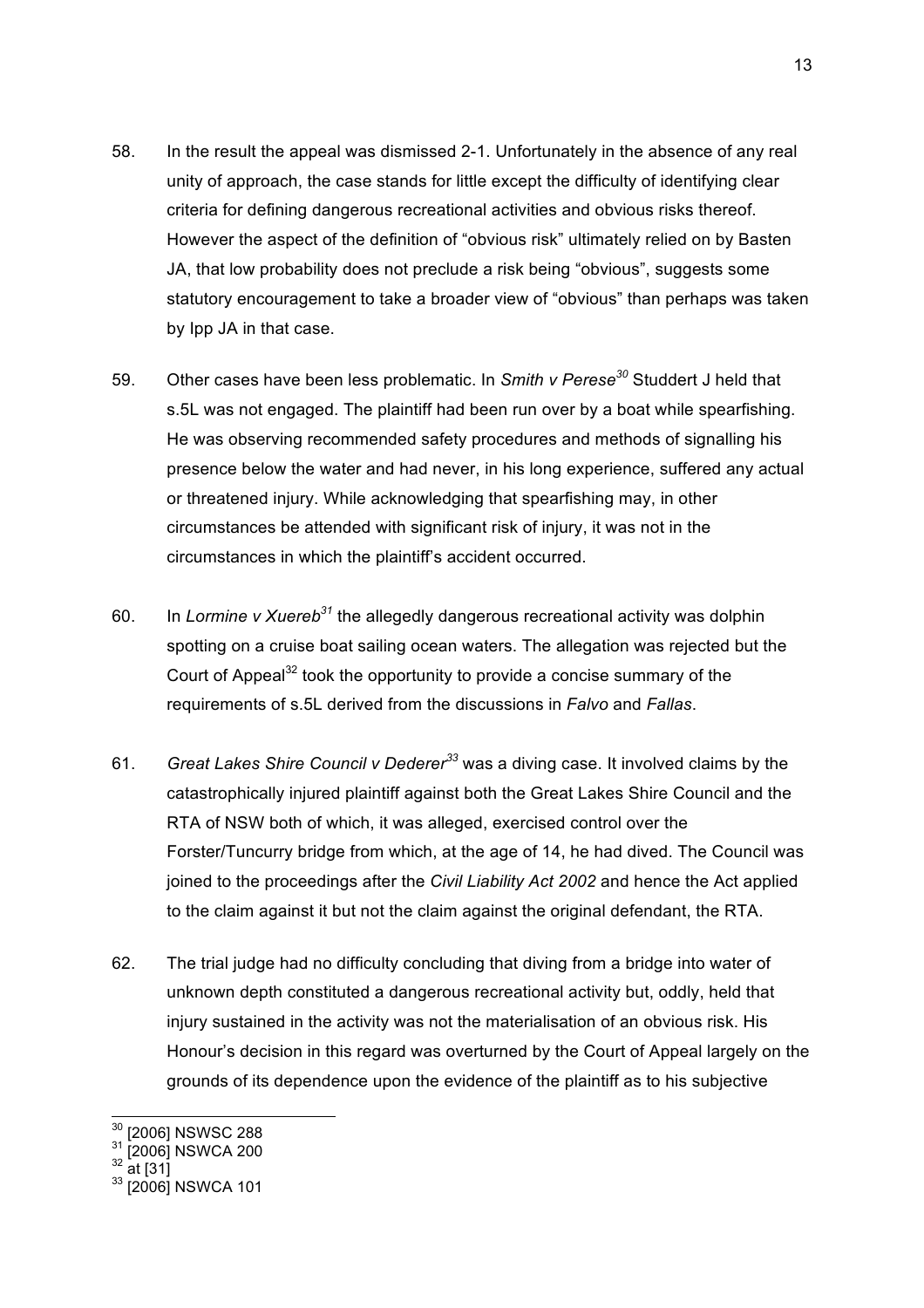awareness rather than what would be obvious to a reasonable 14 year old in his shoes.

- 63. While the defence under s.5L was upheld<sup>34</sup> in another diving case, *Jaber*, it was rejected in *Laoulach v Ibrahim35.* In this case the plaintiff had dived from a boat moored in Botany Bay. The circumstances that many others had dived safely that afternoon and the conditions under which the plaintiff dived appeared benign.
- 64. For purposes of considering whether the plaintiff had been engaged in a dangerous recreational activity Tobias JA applied the "detailed level of abstraction" approach to the activity in which the plaintiff was engaged. He concluded that the "significant risk of harm" was not present. However the plaintiff's catastrophic injuries were nevertheless the materialisation of an obvious risk within the meaning of s.5F as the relatively low probability of their occurrence did not preclude such a solution having regard to s.5F(3).
- 65. The cases, particularly *Smith v Perese* and *Laoulach* but also *Fallas* manifest a curious disconnect between "significant risk of harm" and "obvious risk". A risk may be significant in terms of harm eg suffering a spinal fracture or being shot, but of insufficient likelihood to be a sufficient risk for purposes of the "dangerous recreational activity" assessment. Nevertheless, no doubt because it is human nature to imagine, if not anticipate, the worst outcomes, such outcomes are "obvious risks" as they are not precluded from being so by their low probability of occurrence.

### **CONCLUSION**

- 66. It is still too early to assess the effect of Division 5, Part 1A *Civil Liability Act 2002* in its entirety. However the decisions on Division 4 suggest that the defence under s.5H in cases involving alleged failures to warn has operated according to its intentions. The anticipated revival of the defence of voluntary assumption of risk seems less likely to occur and the difficulties inherent in reliance on this defence may have been underestimated.
- 67. The defence under s.5L of Division 5 "materialisation of an obvious risk of a dangerous recreational activity" requires a complex analysis of the factual matrix. This renders prediction of outcomes difficult and manipulation of outcomes relatively

 $34$  or would have been upheld had the claim not failed by operation of s.5H.  $35$  [2011] NSWCA 402